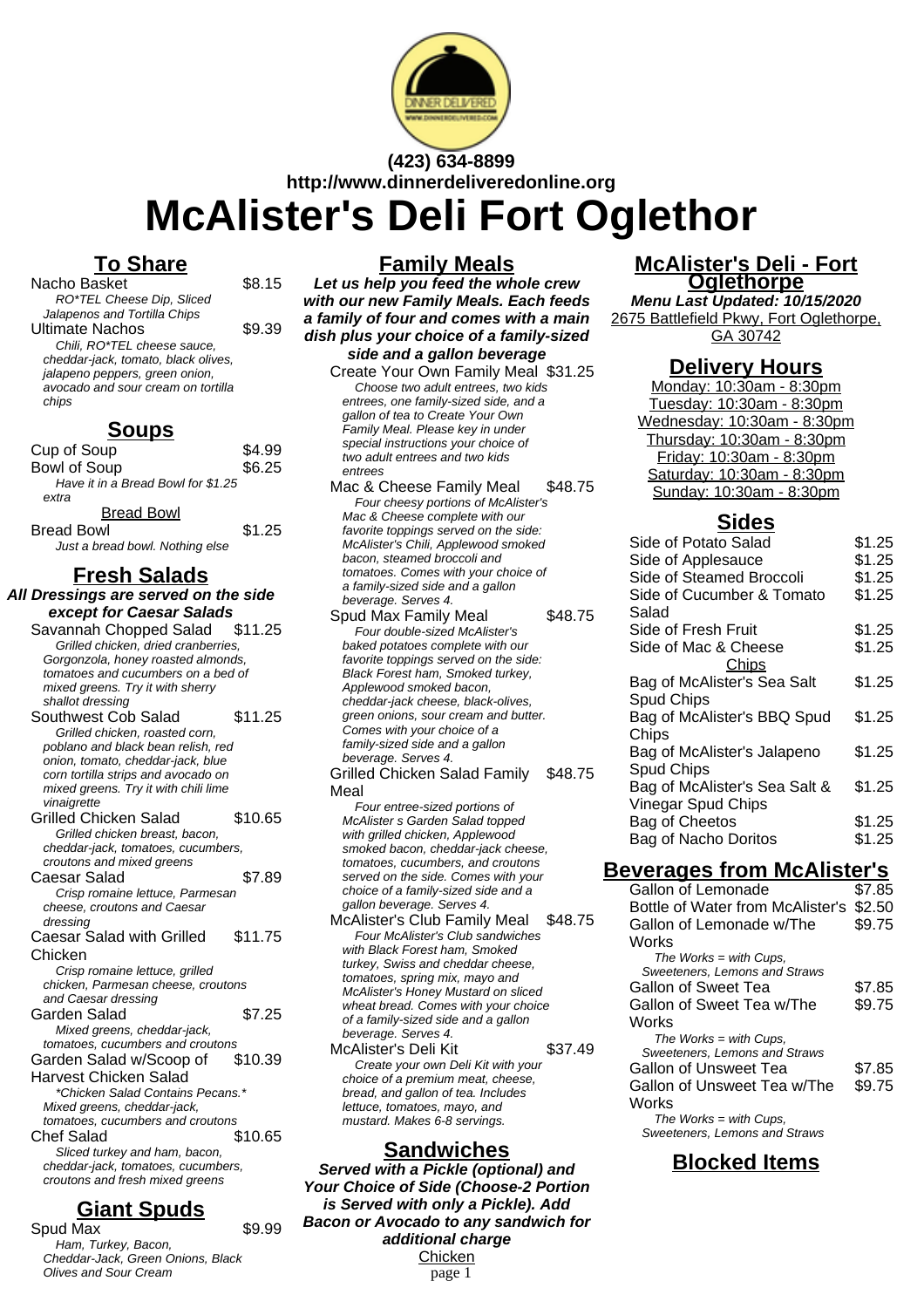| Spud Ole                                                               | \$8.75 |
|------------------------------------------------------------------------|--------|
| with Sour Cream on the side. Add<br>bacon for \$1.20. Add Cheddar-Jack |        |
| for \$1.59                                                             |        |
| Veggie Spud                                                            | \$8.75 |
| with spinach, broccoli, red onions,                                    |        |
| house roasted multicolored peppers                                     |        |
| and RO*TEL cheese sauce                                                |        |
| <b>Grilled Chicken Spud</b>                                            | \$9.65 |
| Black Angus Roast Beef Spuct 10.65                                     |        |
| Black Angus roast beef, red                                            |        |
| onions, cheddar-jack, served au jus                                    |        |
| Chipotle Chicken & Bacon                                               | \$9.99 |
| Spub                                                                   |        |
| Grilled chicken, bacon,                                                |        |
| cheddar-jack, chipotle ranch and                                       |        |
| green onion.                                                           |        |
| <b>Craft Your Own Spud</b>                                             |        |
| Start with Justaspud (with Sour Cream                                  |        |
| on the Side). Add Bacon, RO*TEL, or                                    |        |
| Chili, Cheddar-Jack, Ranch or Bleu                                     |        |
| Cheese Crumble for additional charge                                   |        |
| Craft Your Own Giant Spud \$6.25                                       |        |
|                                                                        |        |
| <u>Choose 2</u>                                                        |        |
| Choose 2 from the following: Half                                      |        |
| Shareable, Half Salad, Half Spud, Cup                                  |        |
| of Soup, or Half Sandwich, For                                         |        |
|                                                                        |        |

| nareable, Half Salad, Half Spud, Cup<br>of Soup, or Half Sandwich. For<br>Premium Entrees, add \$1.50                                              |         |
|----------------------------------------------------------------------------------------------------------------------------------------------------|---------|
| Choose 2                                                                                                                                           | \$10.65 |
| Premium Entree Options are \$1.50<br>extra. Premium Entrees are marked<br>on the menu with this at the end of<br>the description: [Premium Entree] |         |

### **Just for Kids**

| 12 and Under. Served with choice of                                                                                                 |        |
|-------------------------------------------------------------------------------------------------------------------------------------|--------|
| one side (chips or applesauce)                                                                                                      |        |
| Kid's Mac and Cheese                                                                                                                | \$3.79 |
| Kids Turkey & Cheese                                                                                                                | \$3.79 |
| Kid's Ham & Cheese                                                                                                                  | \$3.79 |
| Kid's Garden Salad                                                                                                                  | \$3.79 |
| Choice of dressing and protein<br>(turkey or chicken)                                                                               |        |
| Kid's Spud                                                                                                                          | \$3.79 |
| Choice of cheese, bacon and sour<br>cream                                                                                           |        |
| Kid's French Bread Pizza                                                                                                            | \$3.79 |
| Kid's Toasted Cheese<br>All natural cheddar cheese on<br>toasted wheat bread with choice of<br>protein (turkey or ham). Served with | \$3.79 |
| one side.                                                                                                                           |        |

## **Desserts**

| <b>Brownie</b>                    | \$2.85 |
|-----------------------------------|--------|
| <b>Brookie</b>                    | \$2.85 |
| A delicious blend of chocolate    |        |
| brownie and chocolate chip cookie |        |
| <b>House-Baked Cookies</b>        |        |
| <b>Chocolate Chip Cookie</b>      | \$1.89 |
| <b>Sugar Cookie</b>               | \$1.89 |
|                                   |        |

| Spicy Southwest Chicken                                                     | \$9.99  |
|-----------------------------------------------------------------------------|---------|
| Sandwich                                                                    |         |
| Grilled chicken, roasted corn                                               |         |
| poblano and black bean relish,<br>pepper jack, avocado and chipolte         |         |
| ranch on toasted jalapeno roll                                              |         |
| [Premium Entree]                                                            |         |
| <b>Harvest Chicken Salad</b>                                                | \$9.65  |
| Sandwich                                                                    |         |
| with Spring Mix and Tomatoes on                                             |         |
| Croissant. *This product contains                                           |         |
| Pecans*                                                                     |         |
| Grilled Chicken Caesar Wrap                                                 | \$9.75  |
| with Romaine, Parmesan and<br>Caesar Dressing                               |         |
| Sweet Chipotle Chicken                                                      | \$9.39  |
| Sandwich                                                                    |         |
| Grilled Chicken, Sharp Cheddar                                              |         |
| and Spicy Sweet Chipotle Peach                                              |         |
| Sauce, grilled on Ciabatta                                                  |         |
| Grilled Chicken Sandwich                                                    | \$9.99  |
| with Spring Mix, Tomatoes, Swiss                                            |         |
| and McAlister's Honey Mustard on                                            |         |
| Croissant                                                                   |         |
| Big & Bold                                                                  |         |
| The New Yorker Sandwich                                                     | \$12.49 |
| 10 oz. of Corned Beef and                                                   |         |
| Pastrami, Swiss and Spicy Brown<br>Mustard on Marbled Rye. [Premium         |         |
| Entree <sub>l</sub>                                                         |         |
| <b>The Italian Sandwich</b>                                                 | \$10.89 |
| Black Forest ham, salami,                                                   |         |
| provolone, house-roasted                                                    |         |
| multicolored peppers, spring mix,                                           |         |
| tomato, red onion, black olives, Olive                                      |         |
| Oil & Balsamic Vinaigrette and spicy<br>brown mustard on baguette           |         |
| Memphian Sandwich                                                           | \$10.39 |
| Smoked turkey, Black Forest ham                                             |         |
| and Black Angus roast beef,                                                 |         |
| provolone, spring mix, tomatoes,                                            |         |
| mayo and spicy brown mustard on a                                           |         |
| baquette                                                                    |         |
| <b>Reuben Sandwich</b>                                                      | \$11.89 |
| 8 oz. of Corned Beef, Sauerkraut,<br>Swiss and Thousand Island Dressing     |         |
| on Marbled Rye. [Premium Entree]                                            |         |
| The Rachel                                                                  | \$11.89 |
| Turkey, Sauerkraut, Swiss and                                               |         |
| Thousand Island Dressing on                                                 |         |
| Marbled Rye. [Premium Entree]                                               |         |
|                                                                             |         |
| <b>Vegetarian</b>                                                           |         |
| <b>Four Cheese Melt</b>                                                     | \$8.75  |
| Provolone, Swiss, Cheddar,                                                  |         |
| Parmesan and Fresh Tomato Slices,                                           |         |
| grilled on Ciabatta                                                         |         |
| The Veggie Sandwich                                                         | \$7.89  |
| Spinach, Tomatoes, Crisp                                                    |         |
| Cucumbers, Balsamic Red Onions,<br><b>House Roasted Multicolored</b>        |         |
| Peppers, Avocado and Herb Mayo,                                             |         |
| seasoned with Salt & Pepper on                                              |         |
| 9-Grain.                                                                    |         |
| The Veggie Wrap                                                             | \$7.89  |
| Spinach, Tomatoes, Crisp                                                    |         |
| Cucumbers, Balsamic Red Onions,                                             |         |
| <b>House Roasted Multicolored</b>                                           |         |
| Peppers, Avocado and Herb Mayo,<br>seasoned with Salt & Pepper in a         |         |
| wrap.                                                                       |         |
| <u>Clubs</u>                                                                |         |
| A category all its own                                                      |         |
|                                                                             | \$9.99  |
| The McAlister's Club<br>Smoked turkey, Black Forest ham,                    |         |
| bacon, sharp cheddar, Swiss, spring                                         |         |
| mix, tomatoes, mayo and McAlister's                                         |         |
| Honey Mustard on wheat                                                      |         |
| The McAlister's Club Wrap                                                   | \$9.99  |
| <b>Butterball Smoked Turkey, Black</b><br>Forest Ham, Bacon, Sharp Cheddar, |         |
| Swiss, Spring Mix, Tomatoes,                                                |         |
| McAlister's Honey Mustard and Mayo                                          |         |
| in a Wheat Wrap<br>page 2                                                   |         |